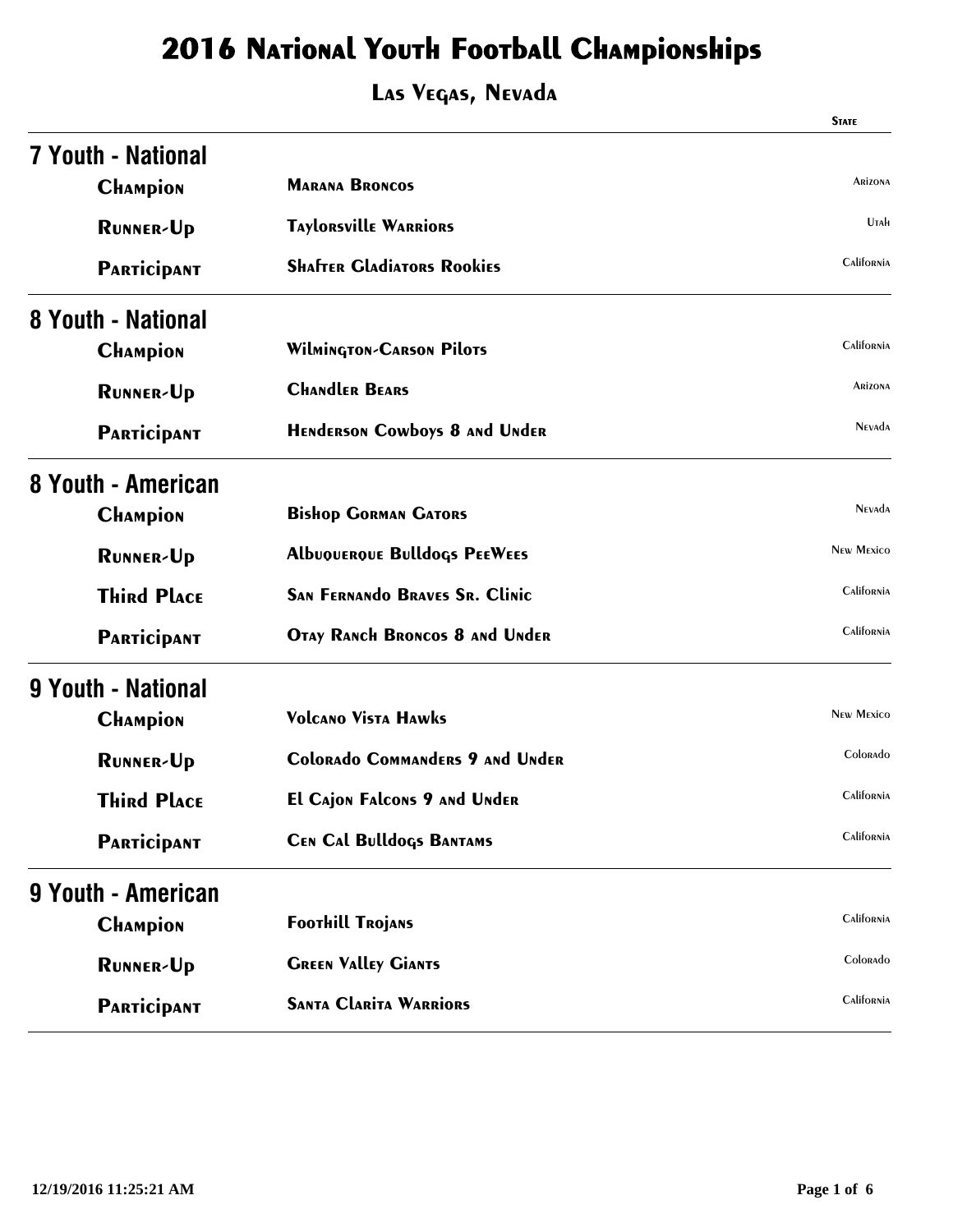|                               |                                              | <b>STATE</b>      |
|-------------------------------|----------------------------------------------|-------------------|
| 9 Youth - Central             |                                              |                   |
| <b>CHAMPION</b>               | <b>EASTLAKE PANTHERS</b>                     | California        |
| <b>RUNNER-Up</b>              | <b>AMERICAN CANYON WOLVES</b>                | California        |
| <b>PARTICIPANT</b>            | <b>SAN FERNANDO VALLEY WARRIORS BANTAMS</b>  | California        |
| 9-10 Division - National      |                                              |                   |
| <b>CHAMPION</b>               | Vallejo Jr. Jaquars Cadets                   | California        |
| <b>RUNNER-Up</b>              | Simi Valley Vikings Freshman                 | California        |
| <b>Third Place</b>            | <b>WALNUT VALLEY COWbOYS</b>                 | California        |
| PARTICIPANT                   | <b>SAN FERNANDO BRAVES GREMLINS</b>          | California        |
| 9-10 Division - American      |                                              |                   |
| <b>CHAMPION</b>               | <b>VENTURA BUCCANEERS FRESHMAN</b>           | California        |
| <b>RUNNER-Up</b>              | <b>WEST VALLEY EAGLES</b>                    | California        |
| <b>Third Place</b>            | <b>SOUTH SAC Vikings</b>                     | California        |
| <b>PARTICIPANT</b>            | LAS VEGAS PREdATORS 10 ANd UNdER             | <b>NEVADA</b>     |
| <b>10 Division - National</b> |                                              |                   |
| <b>CHAMPION</b>               | <b>HENDERSON COWDOYS 10 AND UNDER</b>        | <b>NEVADA</b>     |
| <b>RUNNER-Up</b>              | <b>Billings Outlaws 10 and Under</b>         | <b>MONTANA</b>    |
| <b>RUNNER-Up</b>              | <b>SAN FERNANDO VALLEY WARRIORS FRESHMEN</b> | California        |
| <b>RUNNER-Up</b>              | <b>AURORA COUGARS 10 AND UNDER</b>           | Colorado          |
| <b>PARTICIPANT</b>            | <b>New Mexico Outlaws</b>                    | <b>NEW MEXICO</b> |
| <b>10 Division - American</b> |                                              |                   |
| <b>CHAMPION</b>               | <b>Alameda Pirates 5th Grade</b>             | Colorado          |
| <b>RUNNER-Up</b>              | <b>BAKERSfield RAMS</b>                      | California        |
| <b>PARTICIPANT</b>            | <b>SANTA CLARITA GRIZZLIES</b>               | California        |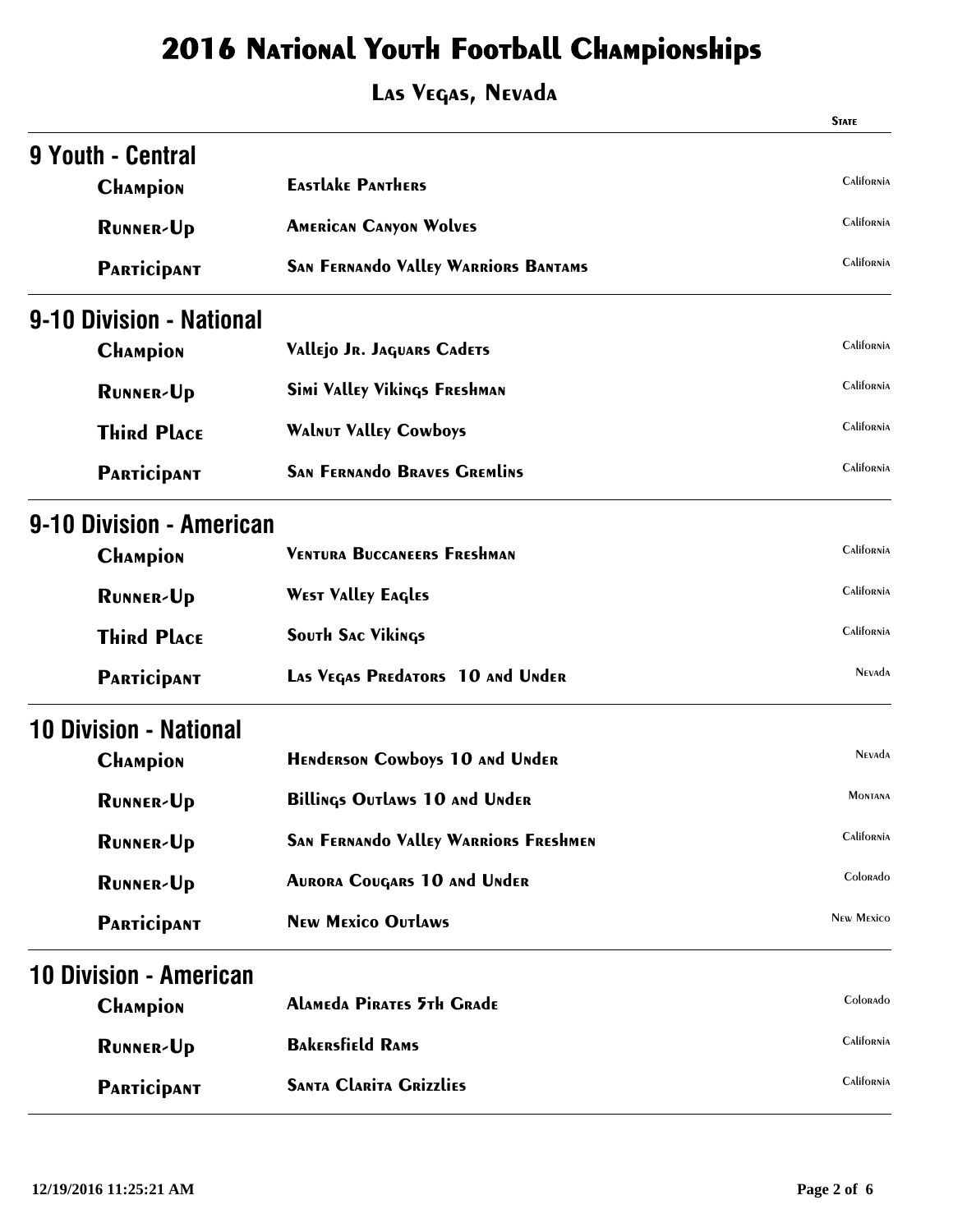|                                  |                                               | <b>STATE</b>      |
|----------------------------------|-----------------------------------------------|-------------------|
| 11 Division - National           |                                               |                   |
| <b>CHAMPION</b>                  | <b>BALDOA RAIDERS PEEWEES</b>                 | California        |
| <b>RUNNER-Up</b>                 | <b>El PASO BANDITS 11 AND UNDER</b>           | <b>TEXAS</b>      |
| <b>Third Place</b>               | <b>Billings Outlaws 12 and Under</b>          | MONTANA           |
| <b>PARTICIPANT</b>               | <b>Rock Springs</b>                           | Wyoming           |
| 11 Division - American           |                                               |                   |
| <b>CHAMPION</b>                  | <b>AlbuQUERQUE Bulldogs Sophomores</b>        | <b>NEW MEXICO</b> |
| <b>RUNNER-Up</b>                 | <b>BAKERSFIELD MIDWEST SPARTANS SOPHOMORE</b> | California        |
| <b>Third Place</b>               | <b>Rocky MOUNTAIN THUNDERHAWKS</b>            | Colorado          |
| <b>PARTICIPANT</b>               | <b>CEN CAL Bulldogs PEEWEES</b>               | California        |
| 11 Division - Central            |                                               |                   |
| <b>CHAMPION</b>                  | <b>Inland Empire Ducks</b>                    | California        |
| <b>RUNNER-Up</b>                 | <b>AURORA COUGARS 11 AND UNDER</b>            | Colorado          |
| <b>Third Place</b>               | <b>CALAbASAS RAVENS</b>                       | California        |
| <b>PARTICIPANT</b>               | <b>CAMARILLO COUGARS SOPHOMORE</b>            | California        |
| <b>Division - Western</b>        |                                               |                   |
| <b>CHAMPION</b>                  | <b>SANTA CLARITA WILDCATS</b>                 | California        |
| <b>RUNNER-Up</b>                 | <b>Colorado Commanders 11 and Under</b>       | Colorado          |
| <b>PARTICIPANT</b>               | VACAVILLE JR. Bulldogs JR. PEEWEES            | California        |
| <b>11-12 Division - National</b> |                                               |                   |
| <b>CHAMPION</b>                  | Vallejo Jr. Jaquars PEE WEES                  | California        |
| <b>RUNNER-Up</b>                 | <b>SOUTH SAN DIEGO BANDITS</b>                | California        |
| <b>Third Place</b>               | <b>VENTURA BUCCANEERS JUNIORS</b>             | California        |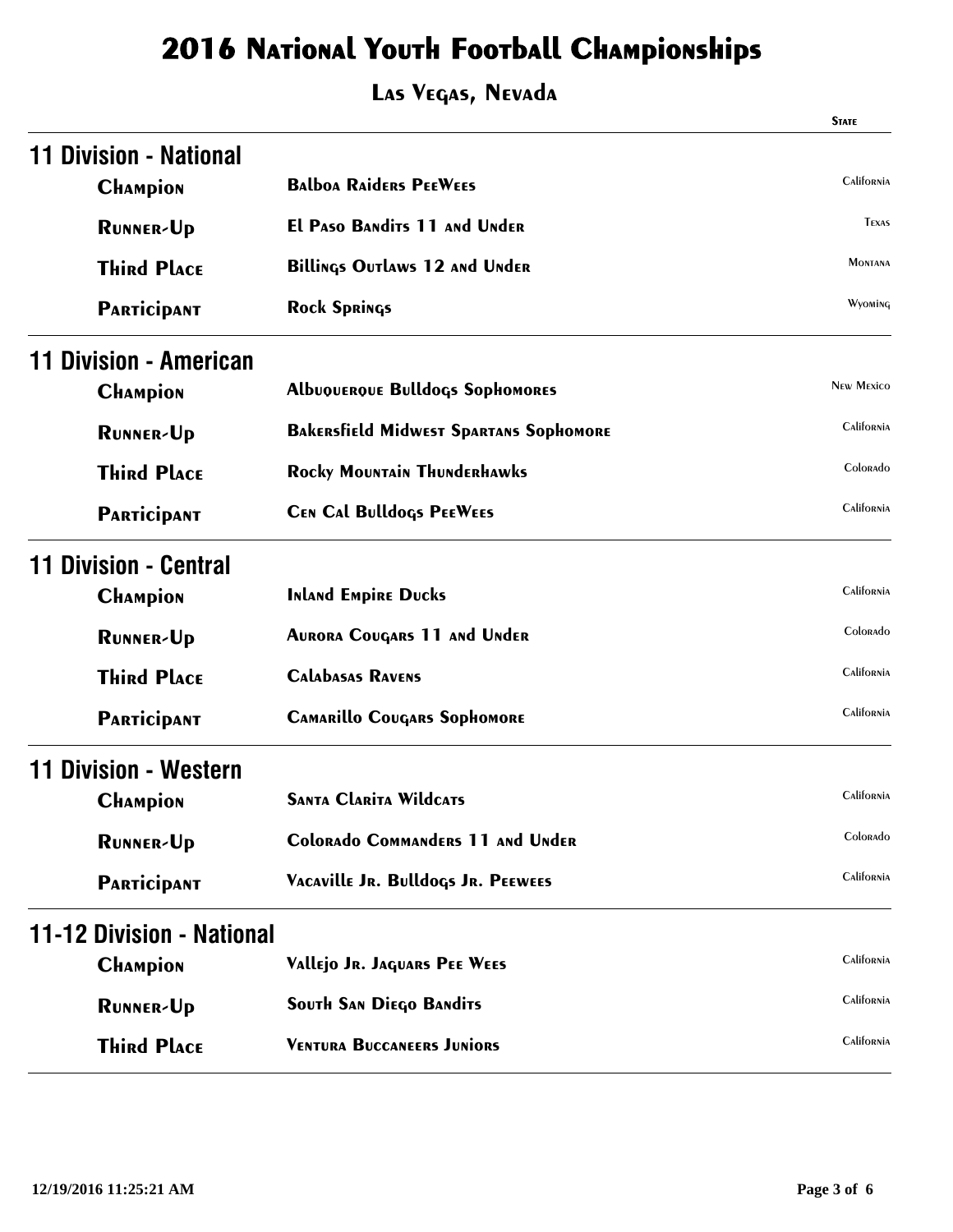| <b>12 Division - National</b><br><b>CHAMPION</b><br><b>ORO VALLEY Dolphins</b><br><b>NORTH METRO COLTS</b><br><b>RUNNER-Up</b><br><b>Third Place</b><br><b>BAKERSfield Midwest Spartans Jr. VARSITY</b><br><b>SAN Diego DAWGS</b><br><b>PARTICIPANT</b><br><b>12 Division - American</b><br><b>CEN CAL Bulldogs JUNIORS</b><br><b>CHAMPION</b><br><b>BONITA BUCCANEERS</b><br><b>RUNNER-Up</b><br><b>ARAPAHOE HAWK PACIFIC</b><br><b>PARTICIPANT</b> |                   |
|------------------------------------------------------------------------------------------------------------------------------------------------------------------------------------------------------------------------------------------------------------------------------------------------------------------------------------------------------------------------------------------------------------------------------------------------------|-------------------|
|                                                                                                                                                                                                                                                                                                                                                                                                                                                      |                   |
|                                                                                                                                                                                                                                                                                                                                                                                                                                                      | <b>Arizona</b>    |
|                                                                                                                                                                                                                                                                                                                                                                                                                                                      | Colorado          |
|                                                                                                                                                                                                                                                                                                                                                                                                                                                      | California        |
|                                                                                                                                                                                                                                                                                                                                                                                                                                                      | California        |
|                                                                                                                                                                                                                                                                                                                                                                                                                                                      |                   |
|                                                                                                                                                                                                                                                                                                                                                                                                                                                      | California        |
|                                                                                                                                                                                                                                                                                                                                                                                                                                                      | California        |
|                                                                                                                                                                                                                                                                                                                                                                                                                                                      | Colorado          |
| <b>12 Division - Central</b>                                                                                                                                                                                                                                                                                                                                                                                                                         |                   |
| <b>Volcano Vista East Hawks</b><br><b>CHAMPION</b>                                                                                                                                                                                                                                                                                                                                                                                                   | <b>NEW MEXICO</b> |
| <b>LANCASTER EAGLES</b><br><b>RUNNER-Up</b>                                                                                                                                                                                                                                                                                                                                                                                                          | California        |
| VACAVILLE JR. Bulldogs PEEWEES<br><b>PARTICIPANT</b>                                                                                                                                                                                                                                                                                                                                                                                                 | California        |
| <b>12-13 Division - National</b>                                                                                                                                                                                                                                                                                                                                                                                                                     |                   |
| <b>CHANGLER ColTS</b><br><b>CHAMPION</b>                                                                                                                                                                                                                                                                                                                                                                                                             | <b>ARIZONA</b>    |
| <b>Balboa Raiders Jr. MidGETS</b><br><b>RUNNER-Up</b>                                                                                                                                                                                                                                                                                                                                                                                                | California        |
| <b>Third Place</b><br><b>HAYWARD LANCERS</b>                                                                                                                                                                                                                                                                                                                                                                                                         | California        |
| <b>GUNNISON COWboys</b><br><b>PARTICIPANT</b>                                                                                                                                                                                                                                                                                                                                                                                                        | Colorado          |
| <b>13 Division - National</b>                                                                                                                                                                                                                                                                                                                                                                                                                        |                   |
| <b>CREEK REd NATION</b><br><b>CHAMPION</b>                                                                                                                                                                                                                                                                                                                                                                                                           | Colorado          |
| <b>Highland Bulldogs</b><br><b>RUNNER-Up</b>                                                                                                                                                                                                                                                                                                                                                                                                         | California        |
| <b>Third Place</b><br><b>SAHUARITA GREEN VALLEY 49ERS</b>                                                                                                                                                                                                                                                                                                                                                                                            | Arizona           |
| <b>Alameda Pirates 8th Grade</b><br><b>PARTICIPANT</b>                                                                                                                                                                                                                                                                                                                                                                                               | Colorado          |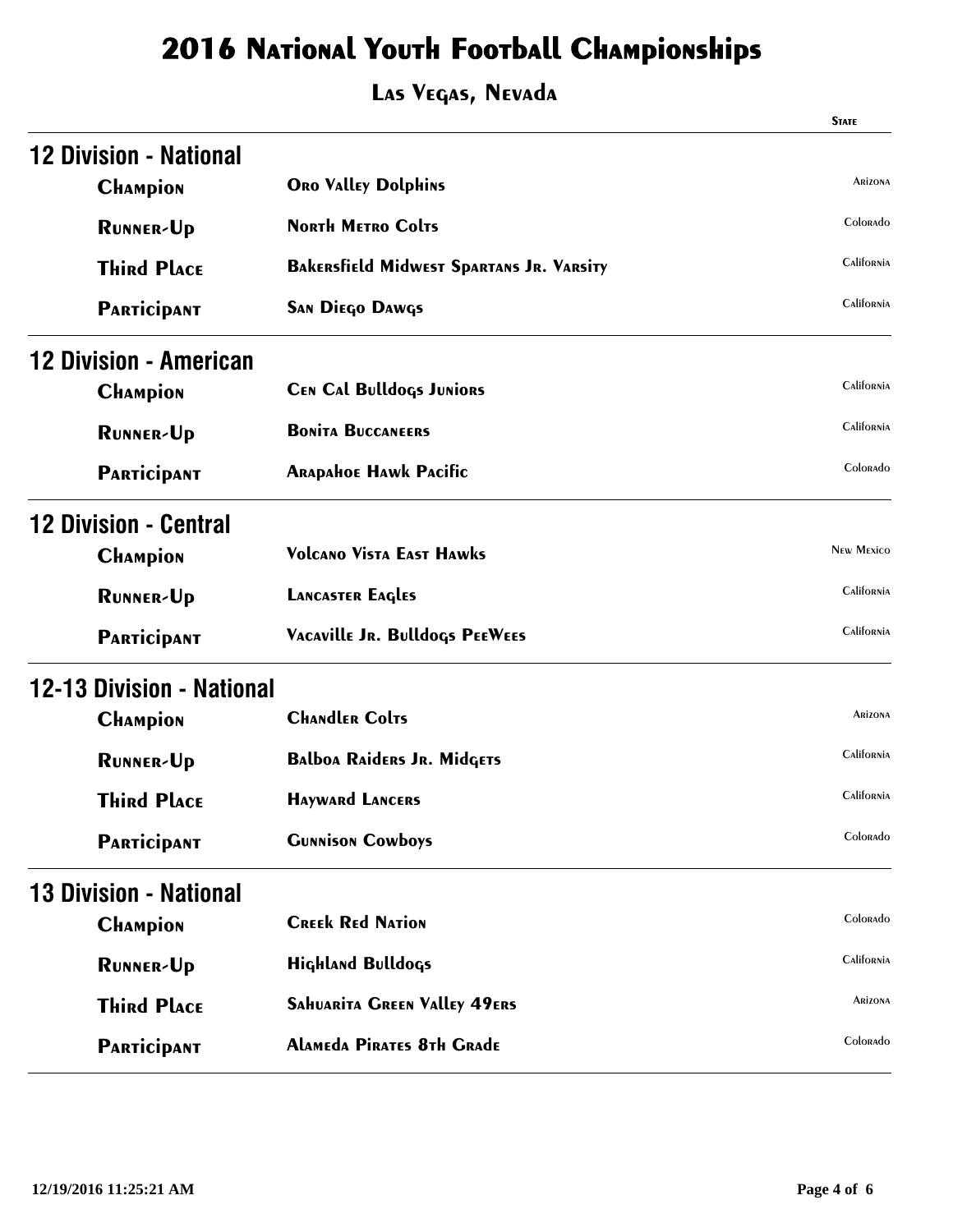|                               |                                             | <b>STATE</b>      |
|-------------------------------|---------------------------------------------|-------------------|
| <b>13 Division - American</b> |                                             |                   |
| <b>CHAMPION</b>               | Lakewood Longhorns                          | California        |
| <b>RUNNER-Up</b>              | <b>CLEVELAND STORM</b>                      | <b>NEW MEXICO</b> |
| <b>Third Place</b>            | <b>BAKERSFIELD MIDWEST SPARTANS VARSITY</b> | California        |
| <b>PARTICIPANT</b>            | <b>SHAFTER GLADIATORS VARSITY</b>           | California        |
| <b>13 Division - Central</b>  |                                             |                   |
| <b>CHAMPION</b>               | <b>JUNEAU RAIDERS</b>                       | Alaska            |
| <b>RUNNER-Up</b>              | <b>CAMARILLO COUGARS SENIORS</b>            | California        |
| <b>Third Place</b>            | <b>ANTHEM COUGARS</b>                       | <b>NEVADA</b>     |
| <b>PARTICIPANT</b>            | <b>PROVO Bulldogs</b>                       | Utah              |
| <b>13 Division - Western</b>  |                                             |                   |
| <b>CHAMPION</b>               | <b>WEST VALLEY REDELS</b>                   | California        |
| <b>CHAMPION</b>               | <b>FAR WEST FREEDOM</b>                     | California        |
| <b>RUNNER-Up</b>              | <b>El PASO BANdits 13 ANd UNder</b>         | <b>TEXAS</b>      |
| <b>PARTICIPANT</b>            | LAS VEGAS PREdATORS 13 ANd UNder            | <b>NEVADA</b>     |
| <b>PARTICIPANT</b>            | <b>BALdwin PARK ROADRUNNERS</b>             | California        |
| 13-14 Division - National     |                                             |                   |
| <b>CHAMPION</b>               | <b>MANTECA COWbOYS</b>                      | California        |
| <b>RUNNER-Up</b>              | <b>Simi Valley Vikings Seniors</b>          | California        |
| <b>RUNNER-Up</b>              | <b>Billings Outlaws 14 and Under</b>        | <b>MONTANA</b>    |
| <b>RUNNER-Up</b>              | <b>New Mexico Eagles</b>                    | <b>NEW MEXICO</b> |
| <b>PARTICIPANT</b>            | <b>El Cajon Falcons 14 and Under</b>        | California        |
|                               |                                             |                   |